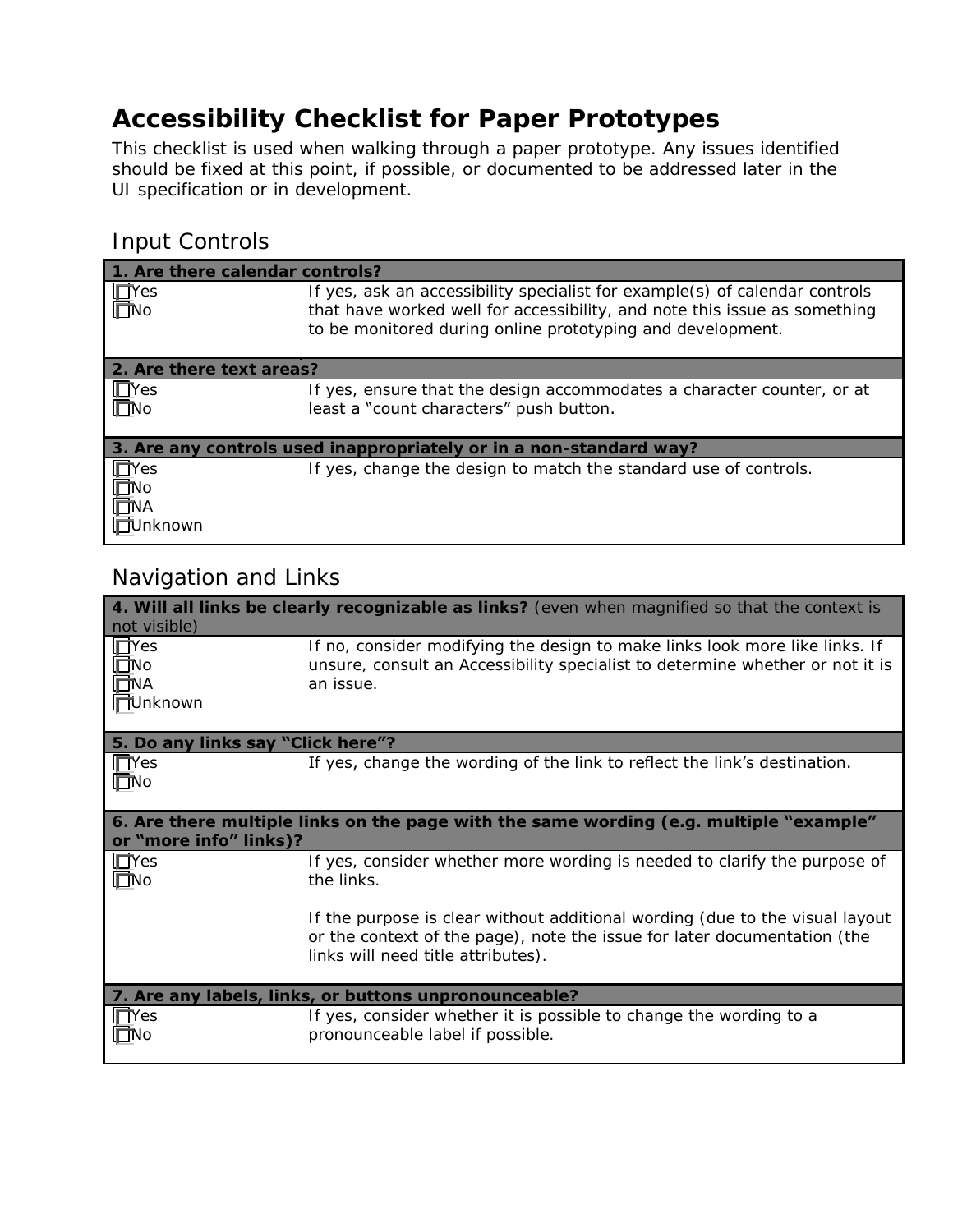## Graphics and Colors

| 8. Is information conveyed by color alone?                |                                                                                                                                                           |
|-----------------------------------------------------------|-----------------------------------------------------------------------------------------------------------------------------------------------------------|
| $\Box$ Yes<br>$\Box$ No<br><b>FINA</b><br><b>TUnknown</b> | If yes, there is no need to remove the color distinction, but it is necessary<br>to add some other attribute to communicate the distinction.              |
|                                                           | 9. In the application, is task-critical information conveyed through graphics?                                                                            |
| $\Box$ Yes<br>$\Box$ No<br>$\Box$ NA<br>Jnknown           | If yes,<br>- Work closely with accessibility specialists to determine the best<br>approach to providing equivalent information in a non-graphical format. |

# Page Layout

| 10. Does the page appear that it would be cumbersome to navigate via keyboard?         |                                                                                 |  |
|----------------------------------------------------------------------------------------|---------------------------------------------------------------------------------|--|
| $\Box$ Yes                                                                             | If yes,                                                                         |  |
| $\square$ No                                                                           | -Consider how to insert within-page navigation to allow users to go             |  |
| $\overline{\Box}$ NA                                                                   | directly to specific sections (whether or not this navigation is visible in the |  |
| <b>TUnknown</b>                                                                        | $UI)$ .                                                                         |  |
|                                                                                        | -Discuss with an accessibility specialist                                       |  |
|                                                                                        | 11. Do information or controls follow the expected end of page?                 |  |
| $\Box$ Yes                                                                             | If yes, consider whether the information or controls are relevant to the        |  |
| $\overline{\Box}$ No                                                                   | task or whether they are unnecessary, such as legal disclaimers that most       |  |
| $\Box$ NA                                                                              | people don't read anyway.                                                       |  |
| <b>TUnknown</b>                                                                        |                                                                                 |  |
| 12. Are there any tables that have two or more rows of column headings (or two or more |                                                                                 |  |
| columns of row headings)?                                                              |                                                                                 |  |
| $\Box$ Yes                                                                             | If yes, consider whether the multiple rows or columns of headings provide       |  |
| $\square$ No                                                                           | value in understanding the meaning of the table, or whether the table           |  |
|                                                                                        | could be presented in a simpler format without loss of meaning.                 |  |
|                                                                                        |                                                                                 |  |
| 13. Are there objects that may be too far apart to be seen at the same time when the   |                                                                                 |  |
| screen is magnified?                                                                   |                                                                                 |  |
| $\Box$ Yes                                                                             | If yes, try to adjust the page layout to move the objects closer together,      |  |
| $\Box$ No                                                                              | without compromising the usability of the page.                                 |  |
| <b>TTNA</b>                                                                            |                                                                                 |  |
| <b>TUnknown</b>                                                                        |                                                                                 |  |
|                                                                                        |                                                                                 |  |

# System Feedback and Error Handling

| 14. Has the approach to error handling been considered? |                                                                                              |  |
|---------------------------------------------------------|----------------------------------------------------------------------------------------------|--|
| $\Box$ Yes<br>$\overline{\Box}$ No                      | If no, review the Internet Standards for guidance on the requirements for<br>error handling. |  |
|                                                         | If yes, make sure it is consistent with the requirements in the Internet<br>Standards.       |  |